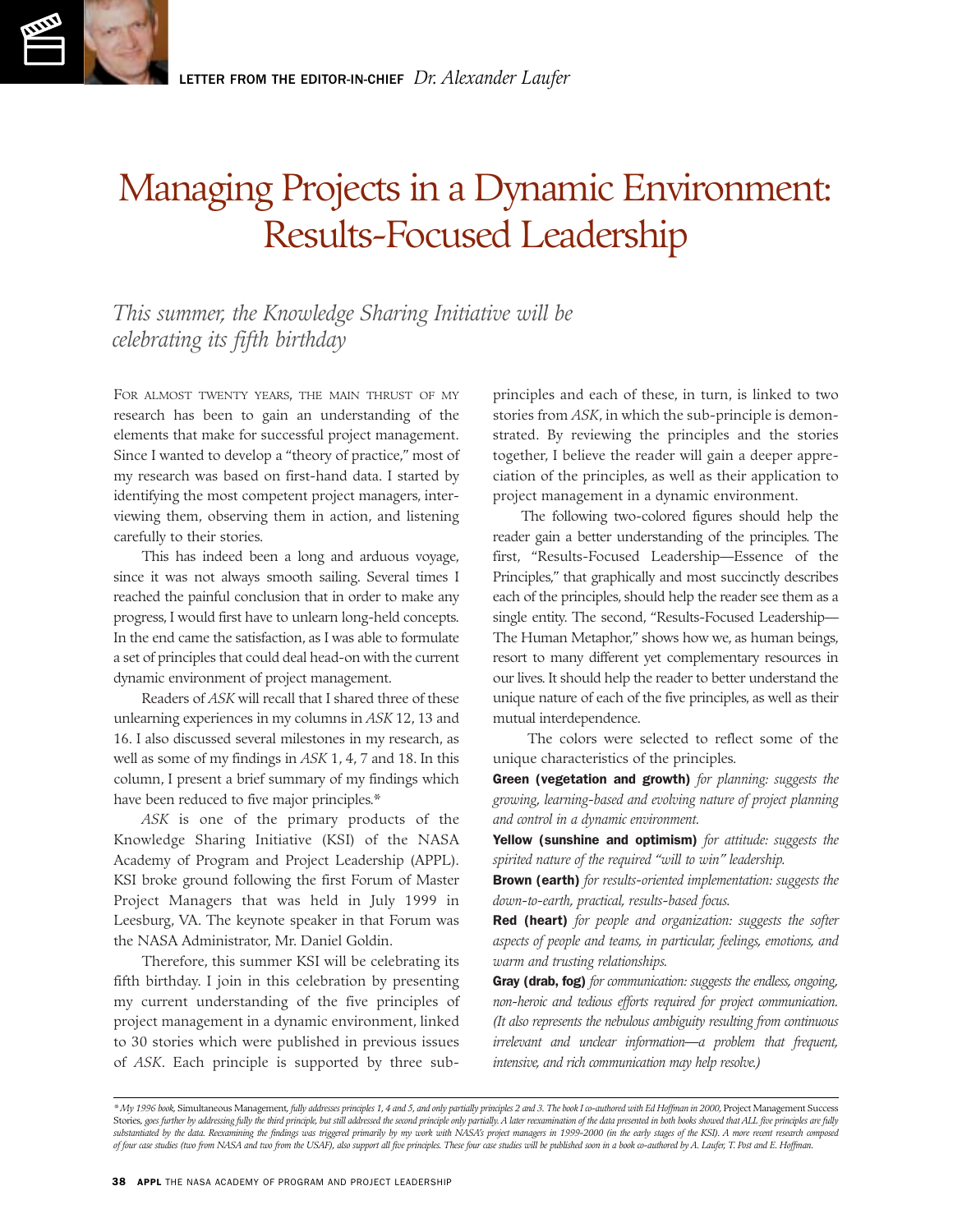

# THE FIVE PRINCIPLES OF MANAGING PROJECTS IN A DYNAMIC ENVIRONMENT

Consider these five principles as a single entity composed of five complementary and interconnected sets of activities, each balancing the other.

• Implementation of any one principle and its impact on project success depends on the implementation of all the others. To compensate for inability to fully adhere to a principle, be prepared to modify the implementation of the others as well as adjust project expectations.

• Embrace and apply these principles as general guidelines that must be tailored to each unique context of the project (e.g., stability of objectives, speed, task's complexity, organizational culture, top management support, team members' experience and skills).\*\*

*<sup>\*\*</sup>Project context affects the manner in which a principle is implemented as well as the extent to which a principle must or can be implemented. For example, when organizational culture does not foster trust*based teamwork, you must rely more on formal work processes rather than informal ones. Or, when project environment is stable and task novelty low, there is less need to adopt an evolving, learning-based, *planning process, and it is more appropriate to employ the traditional planning process that freezes project objectives and scope early on.*